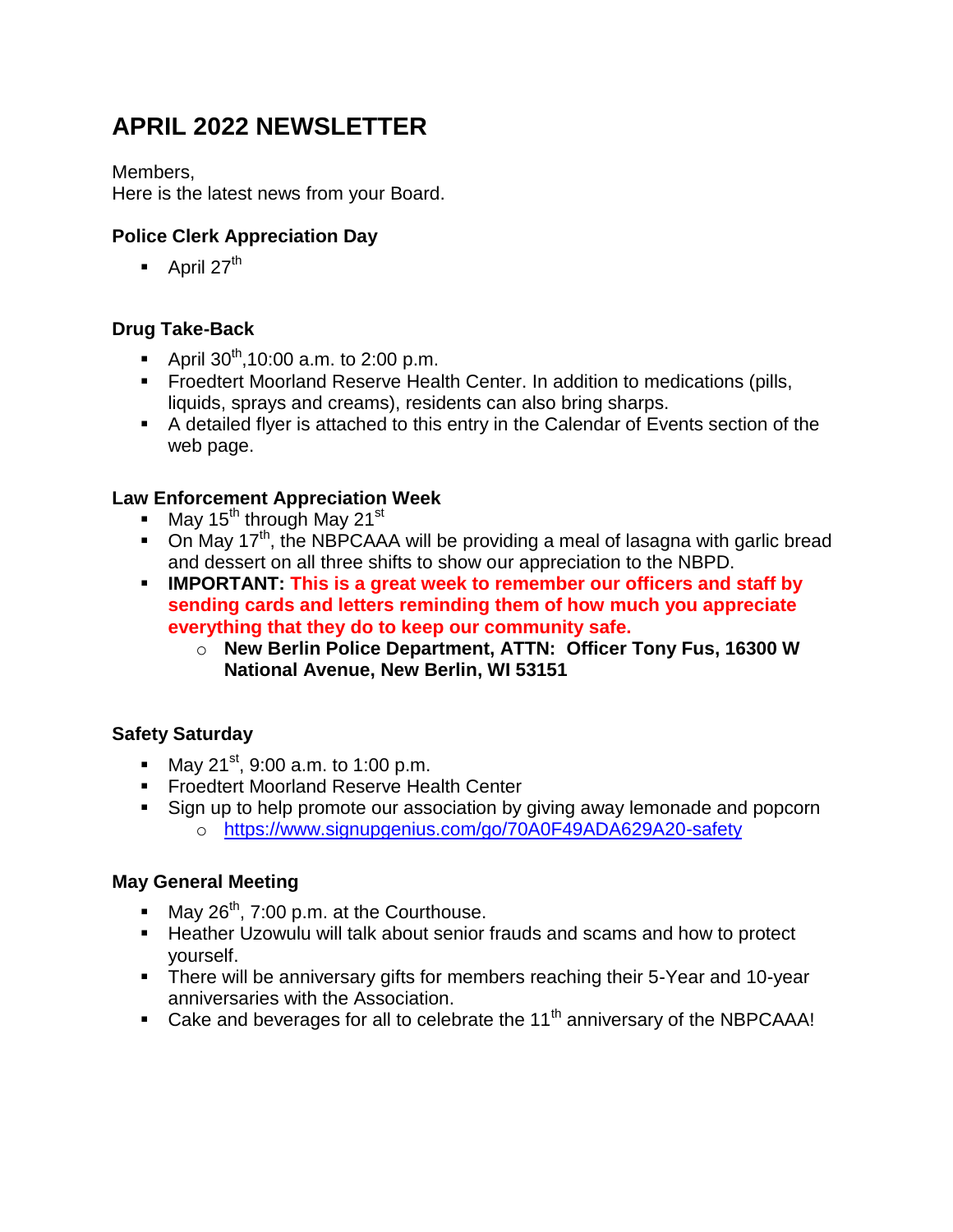#### **Golf Outing**

- August 12<sup>th</sup> at New Berlin Hills Golf Course
- Golfers are already reserving their spots for the annual golf outing.
- See the website for details to reserve your spot.
- **Singles through foursomes are welcome.**

#### **Outings/Fun Events/Continuing Education**

The NBPCAAA Fun Events Coordinator, Stephanie Brown, has been very busy arranging several events for our members:

- Uune  $3^{rd}$  Fish Fry at Matty's at 5:30 p.m.
- Uune  $30^{th}$  Mini Golf at Storm's
- July 3<sup>rd</sup> Pancake Breakfast at the Fire Department
- $-$  July  $7<sup>th</sup>$  Continuing Education event at the Red Cross
- August 21<sup>st</sup> NBPCAAA Picnic at ProHealth Care Park in New Berlin
- September ?? Continuing Education event at the Waukesha County Jail

Details are on the website and/or will be communicated as they are finalized.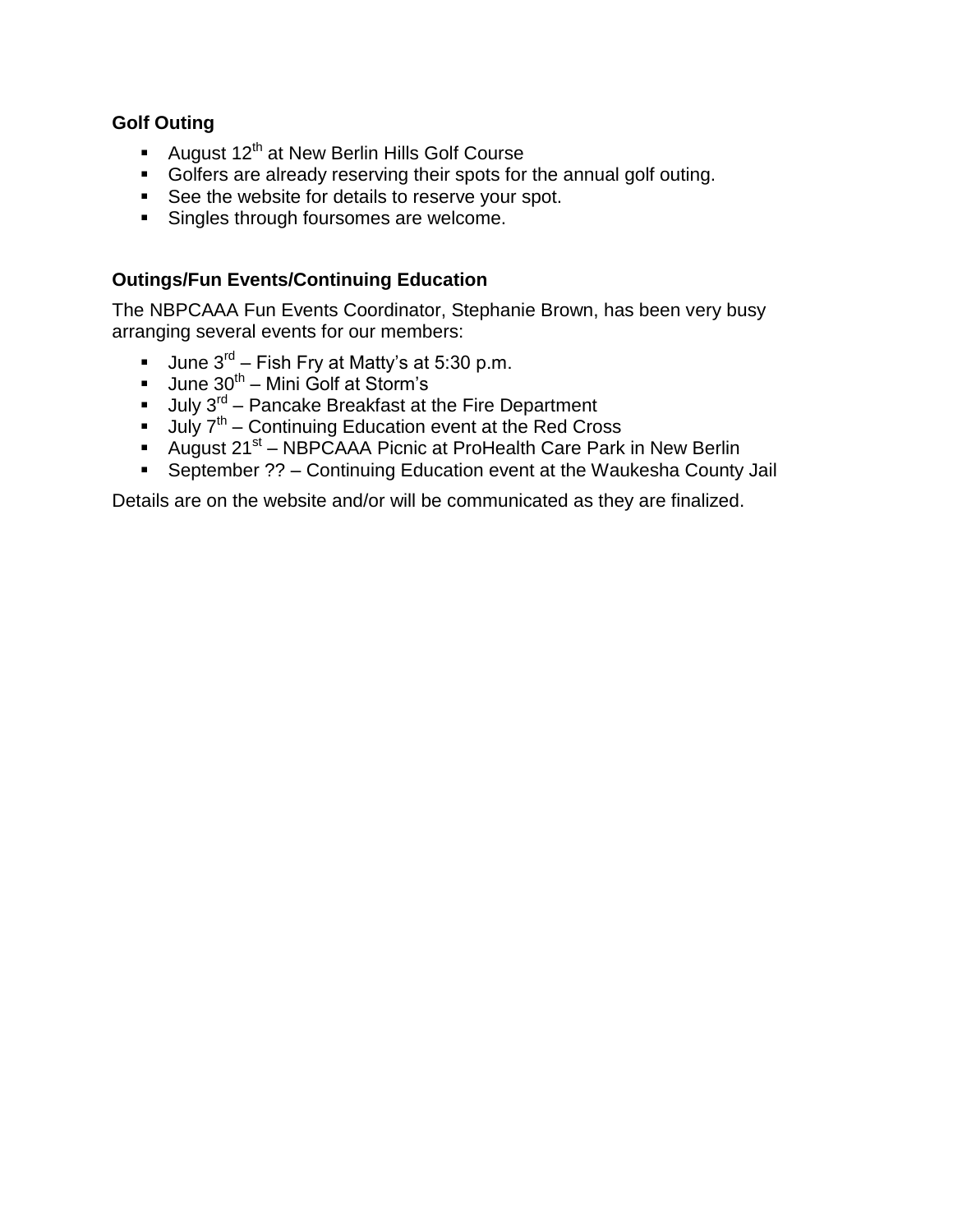#### **AmazonSmile**

Please take advantage of supporting our association through your Amazon purchases. By using AmazonSmile, part of your purchase goes to our organization.

Free Money! - Help Us Get More.



# **Your Amazon Purchases Benefit the NBPCAAA**

Amazon has a web site option where 0.5% of all of your Amazon purchases are contributed to the NBPCAAA. This charitable arm of Amazon, called AmazonSmile, is supported entirely by Amazon.

There are no shopping differences between Amazon.com and AmazonSmile.com.

- **SAME Amazon prices**  $\bullet$
- SAME Amazon selection  $\bullet$
- **SAME Amazon Prime** .
- SAME Amazon shopping carts
- SAME Amazon shipping choices
- SAME Amazon account
- · SAME EVERYTHING

To sign up to support the NBPCAAA through your Amazon purchases, go to:

- 1. https://smile.amazon.com
- 2. Sign in to your Amazon account or create a new account.
- 3. When you get the section "Select a Charitable Organization to Start Shopping", type "New Berlin Police" in the field and click Search.
- 4. New Berlin Police Citizens Academy Alumni Association appears. Click the Select button.
- 5. Save this web site in your "Favorites" so that every time you purchase from Amazon, 0.5% of your total is donated to the NBPCAAA.

That is it. Shop and support our organization.